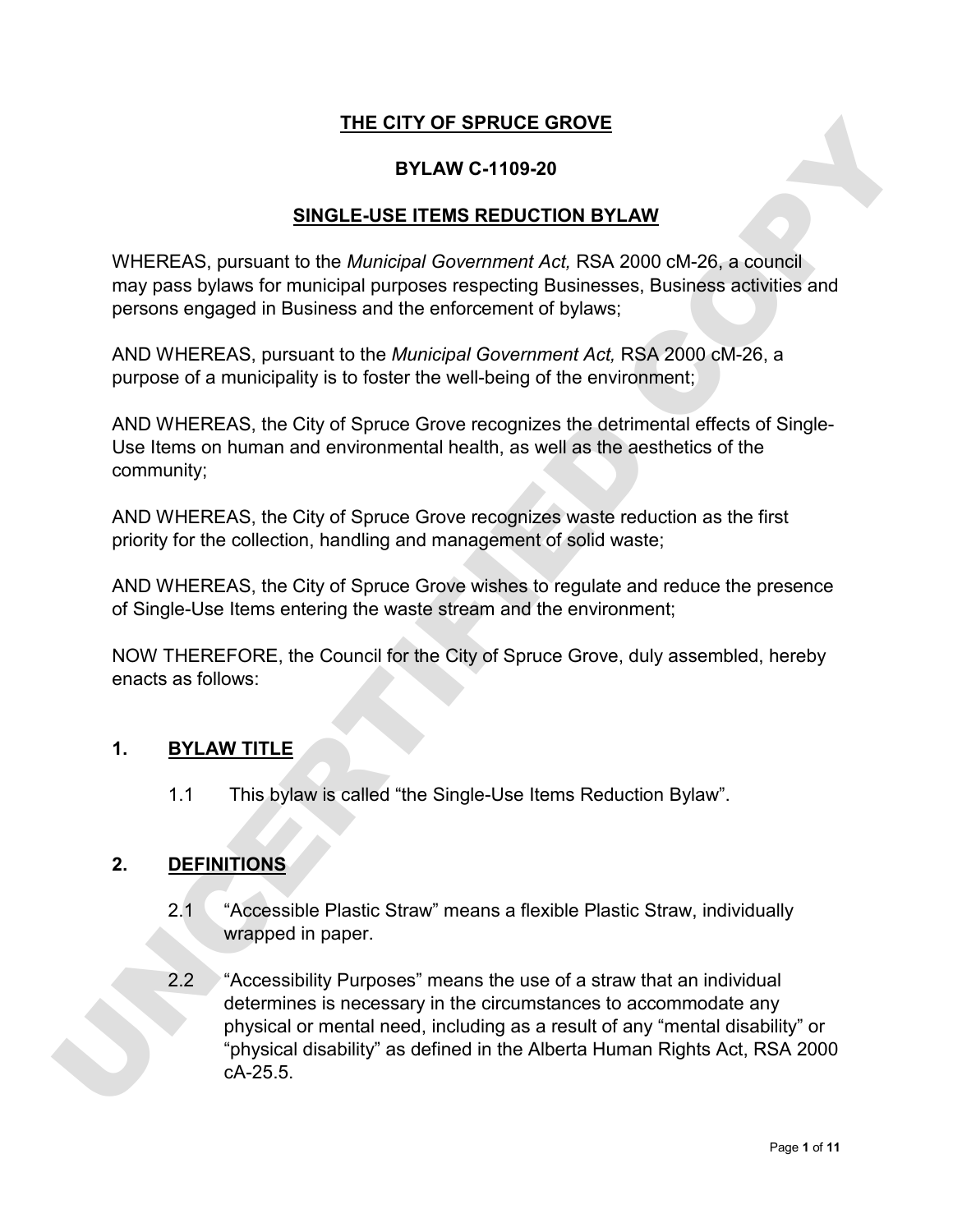- 2.3 "Act" means the *Municipal Government Act,* RSA 2000 cM-26 and amendments thereto.
- 2.4 "Business" means:
	- (a) a commercial, merchandising or industrial activity or undertaking;
	- (b) a profession, trade, occupation, calling or employment; or
	- (c) an activity providing goods and services;

whether or not for profit and however organized or formed, including a co-operative, individual or association of Persons. This includes, but is not limited to:

- (i) restaurants, bars, lounges and fast food stores;
- (ii) convenience stores;
- (iii) concession stands;
- (iv) grocery stores;
- (v) hardware stores;
- (vi) beauty and personal care stores;
- (vii) clothing stores; and
- (viii) all other permanent or mobile/temporary retail stores.

For clarity, a reference to a Business in this bylaw shall also be a reference to the corporation, individual or other Person operating the Business.

- 2.5 "Checkout Bag" means:
- 23 "Act" means the *Municipal Government Act,* RSA 2000 cM-26 and<br>
annendments thereta.<br>
(a) a commercial, merchandising or industrial activity or undertaking.<br>
(b) a profession, trade, occupation, calling or employment; (a) any bag intended to be used by a customer for the purpose of transporting items purchased or received by the customer from the Business providing the bag;
	- (b) a bag used to package take-out food or food to be delivered; and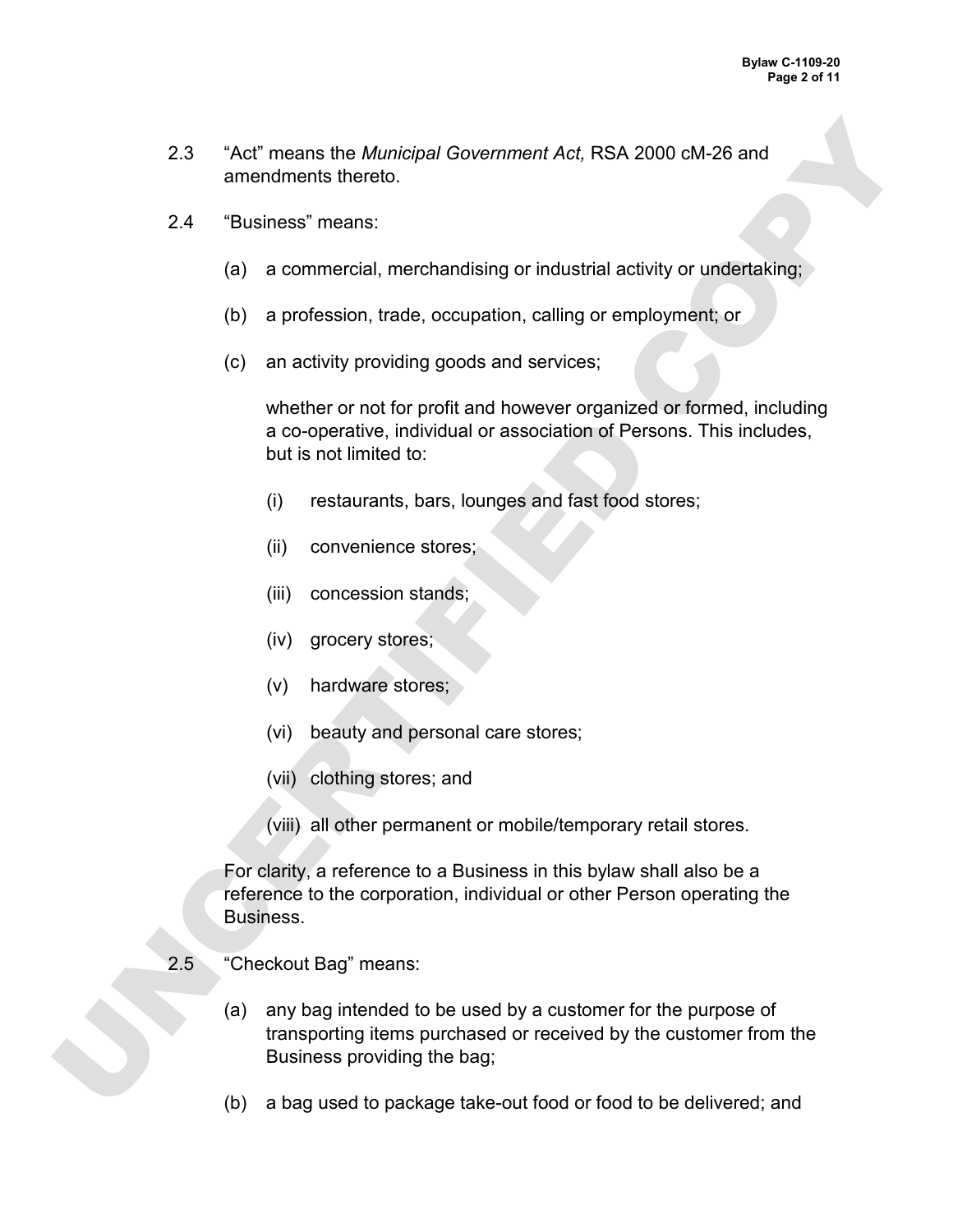- (c) a Paper Bag, Plastic Bag or Reusable Bag.
- 2.6 "City" means the municipal corporation of the City of Spruce Grove in the Province of Alberta.
- 2.7 "City Manager" means the administrative head of the City of Spruce Grove.
- 2.8 "Continuing Care Facility" means a facility that is for supportive living, long-term care, hospice and end-of-life care.
- 2.9 "Council" means the Council of the City of Spruce Grove elected pursuant to the *Local Authorities Election Act,* RSA 2000 cL-21 and amendments thereto.
- 2.10 "Day Program Sites" means any kind of day programming that services people with disabilities, seniors or children.
- 2.11 "Food Service Ware" means products used for serving or transporting Prepared Food or beverages including, but not limited to plates, cups, bowls, trays, cartons and hinged or lidded containers.
- 2.12 "Paper Bag" means a bag made out of paper that is recyclable.
- 2.13 "Peace Officer" means a member of the Royal Canadian Mounted Police, a Peace Officer appointed under the *Peace Officer Act,* SA 2006 cP-3.5, and amendments thereto, or a Bylaw Officer appointed under the Act.
- 2.14 "Person" means any individual, corporation, society, association, partnership, firm or other legal entity or legal representative.
- (c) a Paper Bag. Plastic Bag or Reussible Bag.<br>2.5 City' means the municipal corporation of the City of Spruce Grove in the Province of Alberta.<br>2.7 City Manager' means the administrative head of the City of Spruce Grove 2.15 "Plastic Bag" means any bag made with plastic, including bio-plastic, biodegradable plastic, oxo-degradable plastic, photodegradable plastic, PLA (polylactic acid) plastic, compostable plastic or plastic mixed with plant fibers. This does not include a Reusable Bag.
	- 2.16 "Plastic Straw" means a straw that is made with plastic, including bioplastic, biodegradable plastic, oxo-degradable plastic, photodegradable plastic, PLA (polylactic acid) plastic, compostable plastic, plastic mixed with plant fibers or paper straws lined with plastic.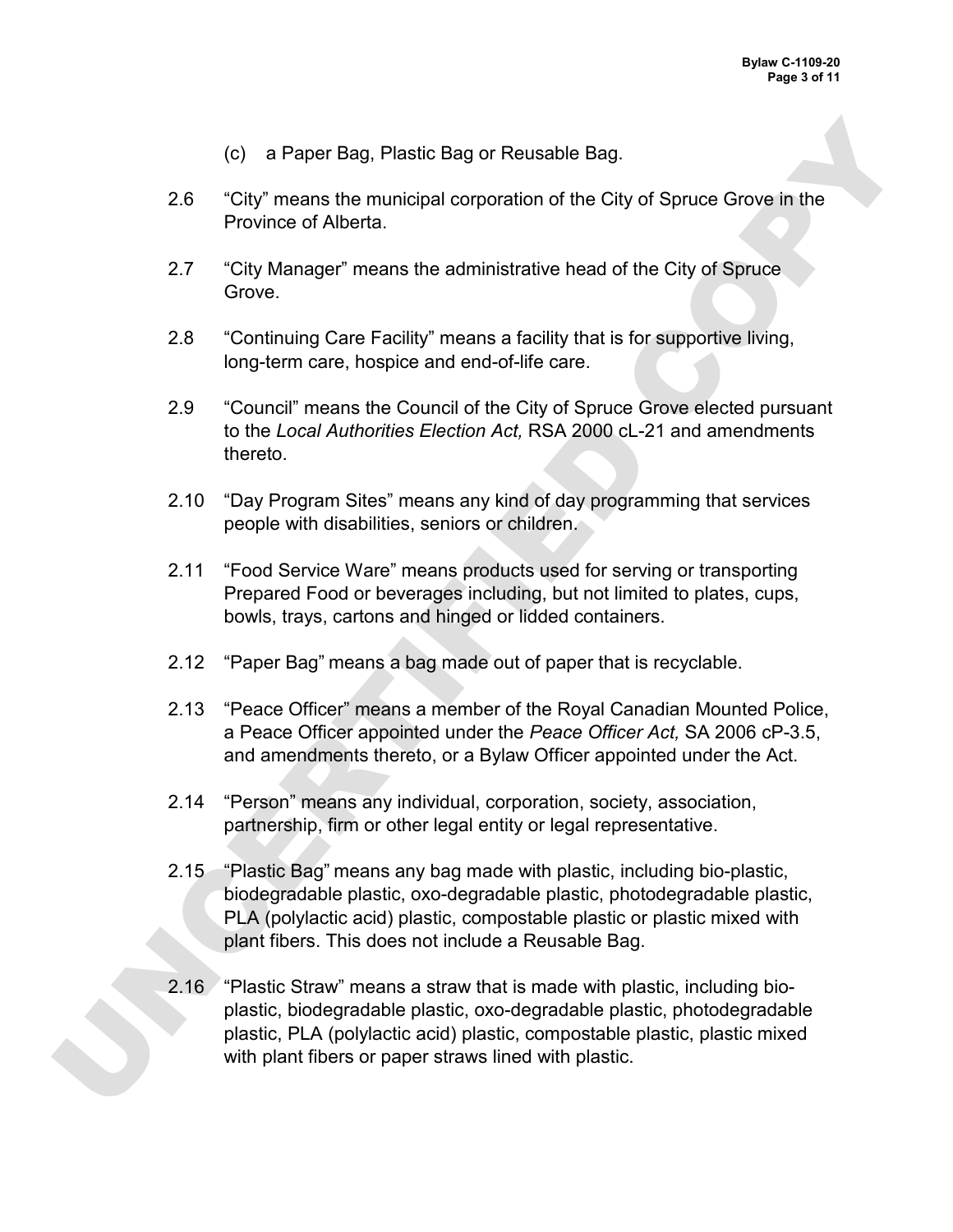- 2.17 Polystiyene Fearin means bloom polystyiene and expanded and<br>containing a styresne momons of thermoplastic petrodnenical materials<br>containing a styrens momons of professare by any technique including,<br>but not limited t 2.17 "Polystyrene Foam" means blown polystyrene and expanded and extruded foams composed of thermoplastic petrochemical materials containing a styrene monomer and processed by any technique including, but not limited to, fusion of polymer spheres, injection molding, foam molding and extrusion-blown molding. It is commonly referred to as Styrofoam®.
	- 2.18 "Pre-Packaged Food" means foods, produce or bakery goods that are completely enclosed by wrapping or a container.
	- 2.19 "Prepared Food" means any food or beverage prepared for consumption on or off the Business's premises, using any cooking or food preparation technique. Prepared Food does not include any raw uncooked food, including but not limited to meat, poultry, fish, seafood, eggs or vegetables unless provided for consumption without further food preparation.
	- 2.20 "Reusable Bag" means a bag that is:
		- (a) intended to be used for transporting items purchased or received by the customer from a Business;
		- (b) designed and manufactured to be capable of at least 100 uses; and
		- (c) primarily made of cloth or other washable fabric.
	- 2.21 "Reusable Straw" means a straw that is:
		- (a) intended to be used for consuming beverages purchased or received by the customer;
		- (b) designed and manufactured to be capable of at least 100 uses; and
		- (c) primarily made of stainless steel or other washable material.
	- 2.22 "Single Use Items" means Checkout Bags, Plastic Straws and Polystyrene Foam Food Service Ware.
	- 2.23 "Small Paper Bags" means any bag made out of paper that is less than 660 square centimetres when flat.
	- 2.24 "Violation Tag" means a tag or similar document issued by the City pursuant to the Act for the purpose of notifying a Person that an offence has been committed for which a prosecution may follow.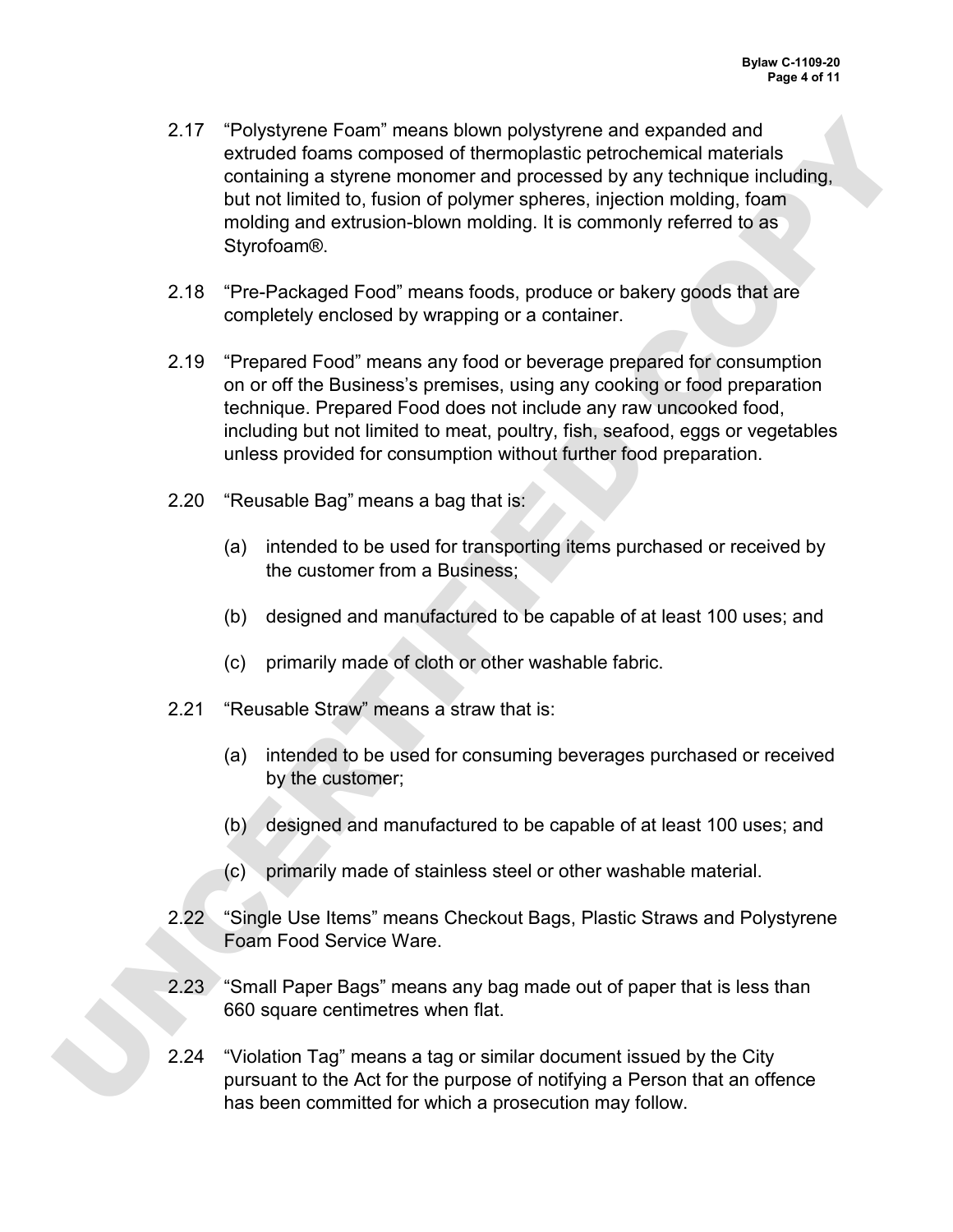2.25 "Violation Ticket" means a ticket issued under Part II of Part III of the<br>
Provincial Offences Procedure Act, RSA 2000 cP-34 and amendments<br>
theretic,<br>
3. CHECKOUT BAG PROHIBITION<br>
3. CHECKOUT BAG PROHIBITION<br>
3. CHE 2.25 "Violation Ticket" means a ticket issued under Part II or Part III of the *Provincial Offences Procedure Act,* RSA 2000 cP-34 and amendments thereto.

# **3. CHECKOUT BAG PROHIBITION**

- 3.1 Except as provided in this bylaw, no Business shall sell or provide to a customer a Plastic Bag.
- 3.2 A Business may provide a Checkout Bag to a customer only if:
	- (a) the customer is first asked whether, and confirms that, the customer needs a Checkout Bag;
	- (b) the Checkout Bag provided is a Paper Bag or a Reusable Bag.
- 3.3 To encourage customers to bring their own Reusable Bags, Businesses may charge the customer a fee of not less than:
	- (a) 15 cents for a Paper Bag, and
	- (b) \$1 for a Reusable Bag.
- 3.4 No Business shall deny or discourage the use by a customer of the customer's own Reusable Bag for the purpose of transporting items purchased or received by the customer from the Business.

# **4. CHECKOUT BAG EXCEPTIONS**

- 4.1 Section 3 does not apply to:
	- (a) Small Paper Bags;
	- (b) bags used to:
		- (i) package loose bulk items such as fruit, vegetables, nuts, grains or candy;
		- (ii) package loose small hardware items such as nails and bolts;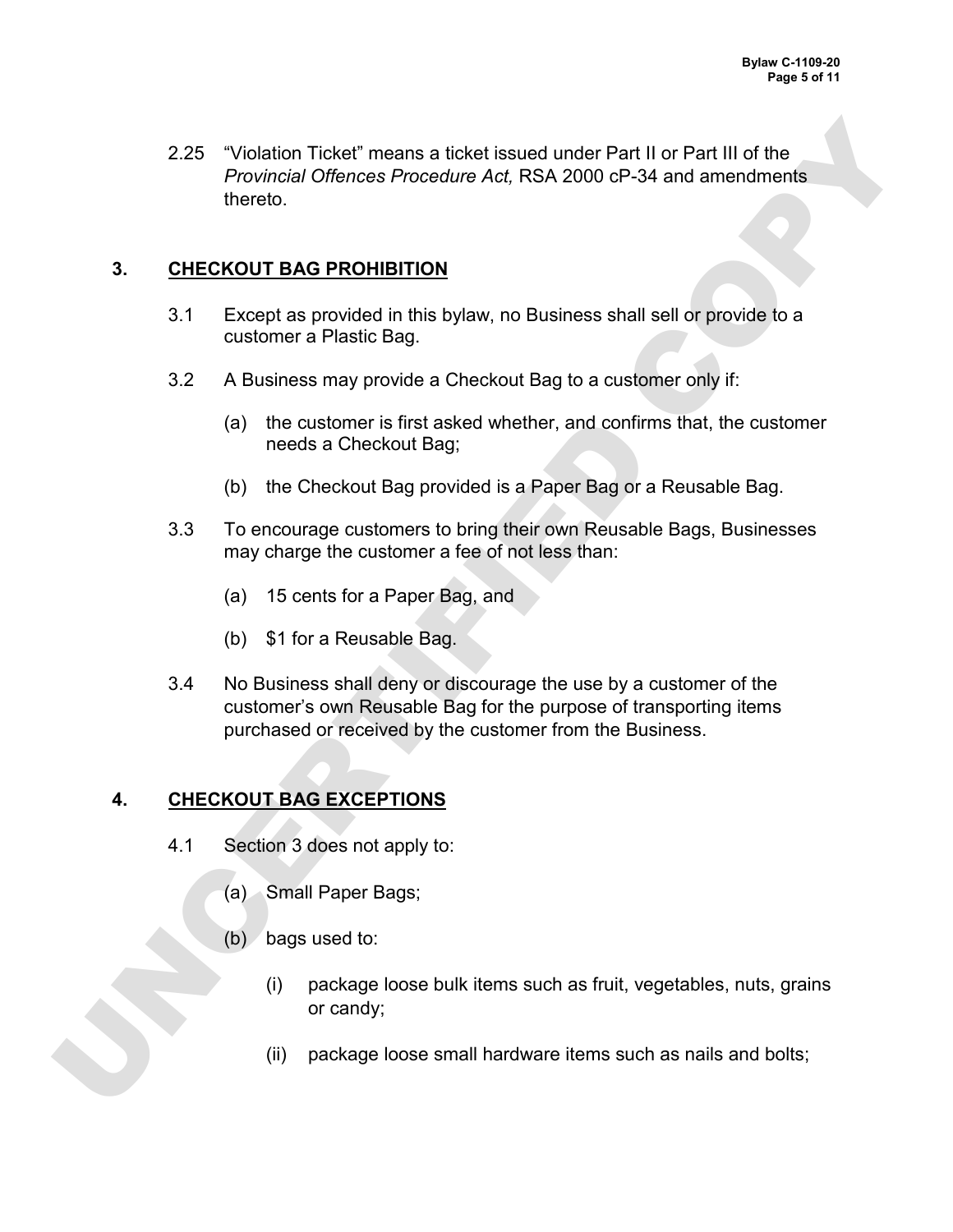- (iii) contain or wrap meat, poultry, fish or frozen foods, whether prepackaged or not;
- (iv) wrap flowers or potted plants;
- (v) protect Prepared Foods that are ready for immediate consumption or bakery goods that are not pre-packaged;
- (vi) contain prescription drugs received from a pharmacy;
- (vii) transport live fish;
- (viii) protect linens, bedding or other similar large items that cannot easily fit in a Reusable Bag;
- (ix) protect newspapers or other printed material intended to be left at the customer's residence or place of business;
- (x) protect clothes after professional laundering or dry cleaning;
- (xi) package medical supplies and items used in the provision of health services that are supplied by a member as defined in the *Pharmacy and Drug Act,* RSA 2000 cP.13 and amendments thereto;
- (xii) protect tires that cannot easily fit in a Reusable Bag;
- (c) transparent Plastic Bags used to package foods containing liquids that may reasonably be expected to leak during transport;
- (iii) contain or wap meal, poultry, fish or frozen loods, whether pre-<br>
packaged or not:<br>
(iv) was flowes or potted plants;<br>
(v) protect Prepared Foods that are ready for immediate<br>
consumption or bakery goods that are no (d) bags distributed by an organization incorporated under the *Societies Act,* RSA 2000 cS-14 and amendments thereto, or registered as a charity under the *Income Tax Act*, RSC 1985 c1, in its normal course of business.
	- 4.2 Section 3 does not limit or restrict the sale of bags, including Plastic Bags, intended for use at the customer's home or Business, that are sold in packages of multiple bags.
	- 4.3 Notwithstanding sections 3.2 and 3.3, a Business may also provide a Checkout Bag free of charge if: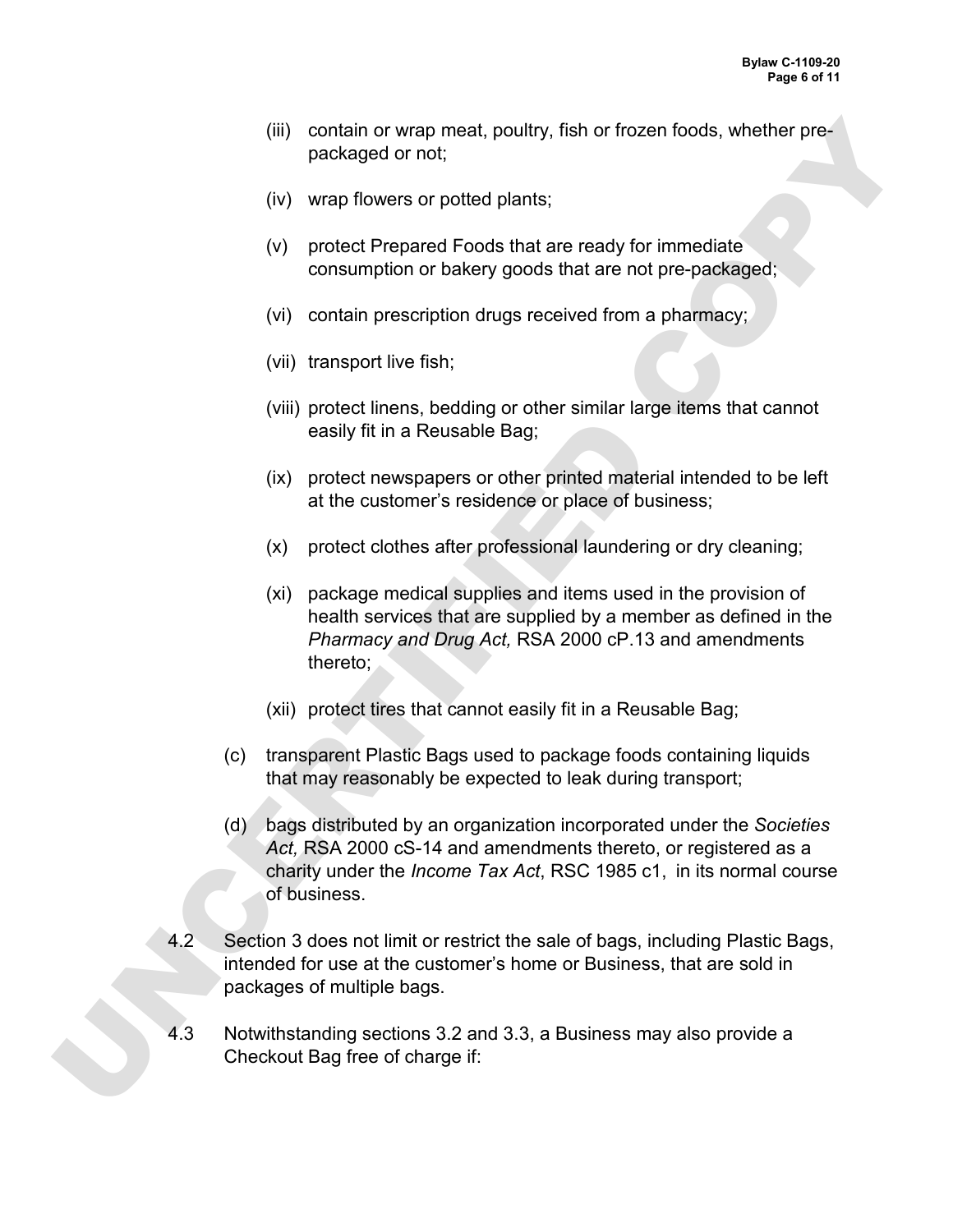- (a) the customer is first asked whether, and confirms that, the customer needs a Checkout Bag;
- (b) the Checkout Bag provided is a Paper Bag or a Reusable Bag;
- (c) the bag has already been used by a customer; and
- (d) the bag is suitable for, and has been returned to the Business for, the purpose of being re-used by other customers.

### **5. PLASTIC STRAW PROHIBITION**

- 5.1 Except as provided in this bylaw, no Business shall provide a Plastic Straw to a customer.
- 5.2 A Business must provide an Accessible Plastic Straw to a customer only if:
	- (a) the Business or its employees ask a customer if they need an Accessible Plastic Straw and the customer responds that they do; or
	- (b) the customer requests an Accessible Plastic Straw.
- (a) the customeric first asked whether, and confirms that, the customeric incess a Checkotot Bag:<br>
(b) the Checkot Bag provided is a Paper Bag or a Rousable Bag;<br>
(c) the bag has already been used by a customer; and<br>
(d) t 5.3 No Business shall deny or discourage the use by a customer of the customer's own Reusable Straw for the purpose of consuming beverages purchased or received by the customer from the Business.

## **6. PLASTIC STRAW EXCEPTIONS**

- 6.1 Section 5 does not apply to:
	- (a) hospitals, Day Program Sites or any Continuing Care Facilities; or
	- (b) Plastic Straws attached to drink boxes or drink pouches.
- 6.2 Section 5 does not limit or restrict the sale of straws, including Plastic Straws, intended for use at the customer's home or Business, that are sold in packages of at least 20 straws.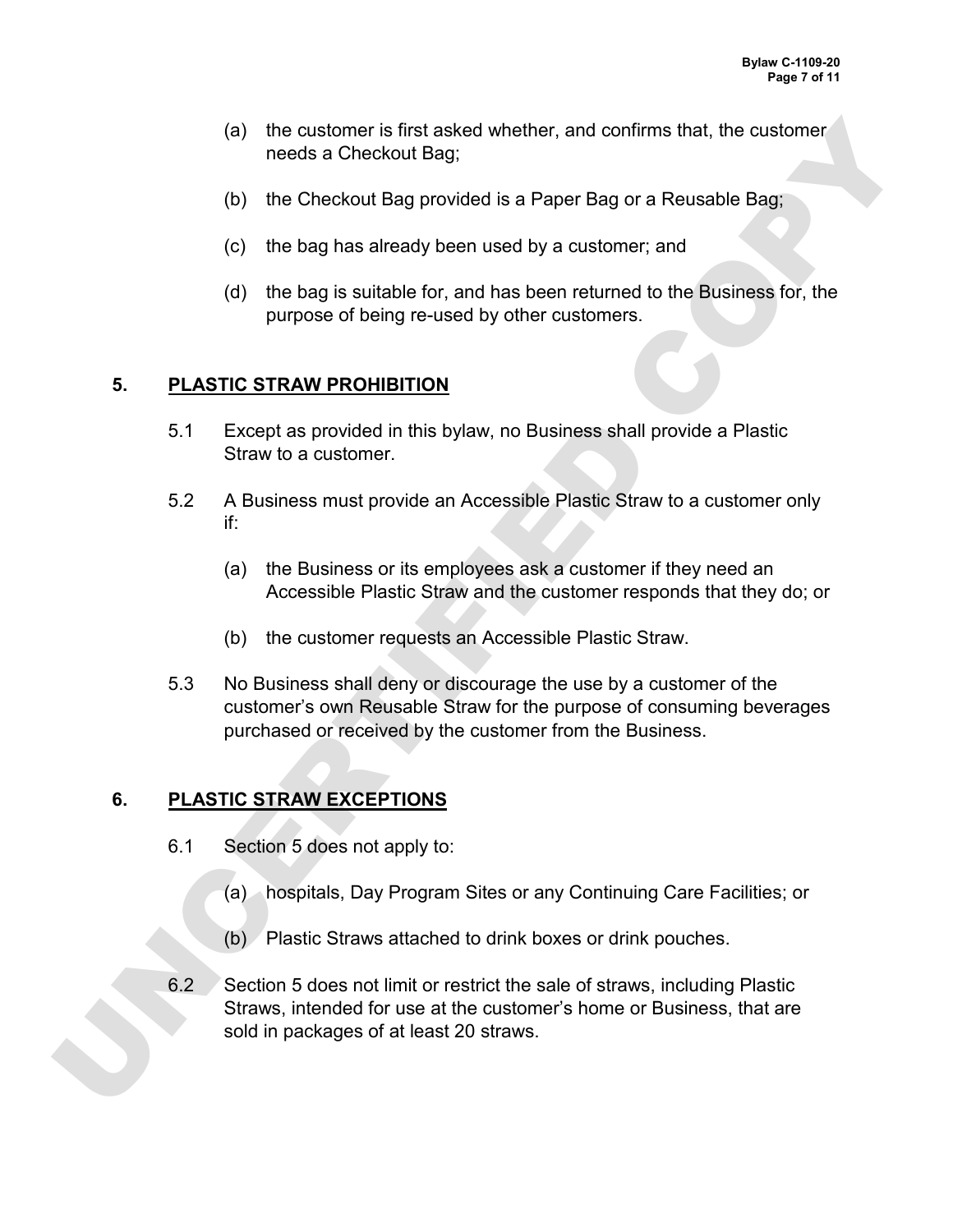### **7. POLYSTYRENE FOAM FOOD SERVICE WARE PROHIBITION**

7.1 Except as provided in this bylaw, no Business shall sell or provide Polystyrene Foam Food Service Ware to a customer.

### **8. POLYSTYRENE FOAM FOOD SERVICE WARE EXCEPTIONS**

- 8.1 Section 7 does not apply to:
	- (a) hospitals, Day Program Sites or any Continuing Care Facilities;
	- (b) Prepared Food containers that have been filled and sealed outside the city of Spruce Grove prior to arrival at the premises or location of the Business.
- 8.2 Section 7 does not limit or restrict the sale of Polystyrene Foam intended for use at the customer's home or Business, that are sold in packages of multiple Polystyrene Foam items.

### **9. INSPECTION ON DEMAND**

7. POLYSTYRENE FOAM FOOD SERVICE WARE PROHIBITION<br>
T.1 Except in the bright as small sell of the first manner of the stress and series of the properties.<br>
B. POLYSTYRENE FOAM FOOD SERVICE WARE EXCEPTIONS<br>
8.1 Section 7 do 9.1 A Peace Officer may enter any Business and may make such examinations, investigations and inquiries as required to determine compliance with this bylaw, and no Person shall interfere or impede with a Peace Officer making or attempting to make such examinations, investigations or inquiries.

## **10. OFFENCES**

- 10.1 Any Business who contravenes any provision of this bylaw is guilty of an offence and is liable upon summary conviction, to a specified penalty for that offence as set out in Schedule "A" of this bylaw, provided that a Business shall be issued a verbal or written warning before receiving its first Violation Tag or Violation Ticket under this bylaw.
- 10.2 Each instance that a contravention of a provision of this bylaw occurs and each day that a contravention continues shall constitute a separate offence.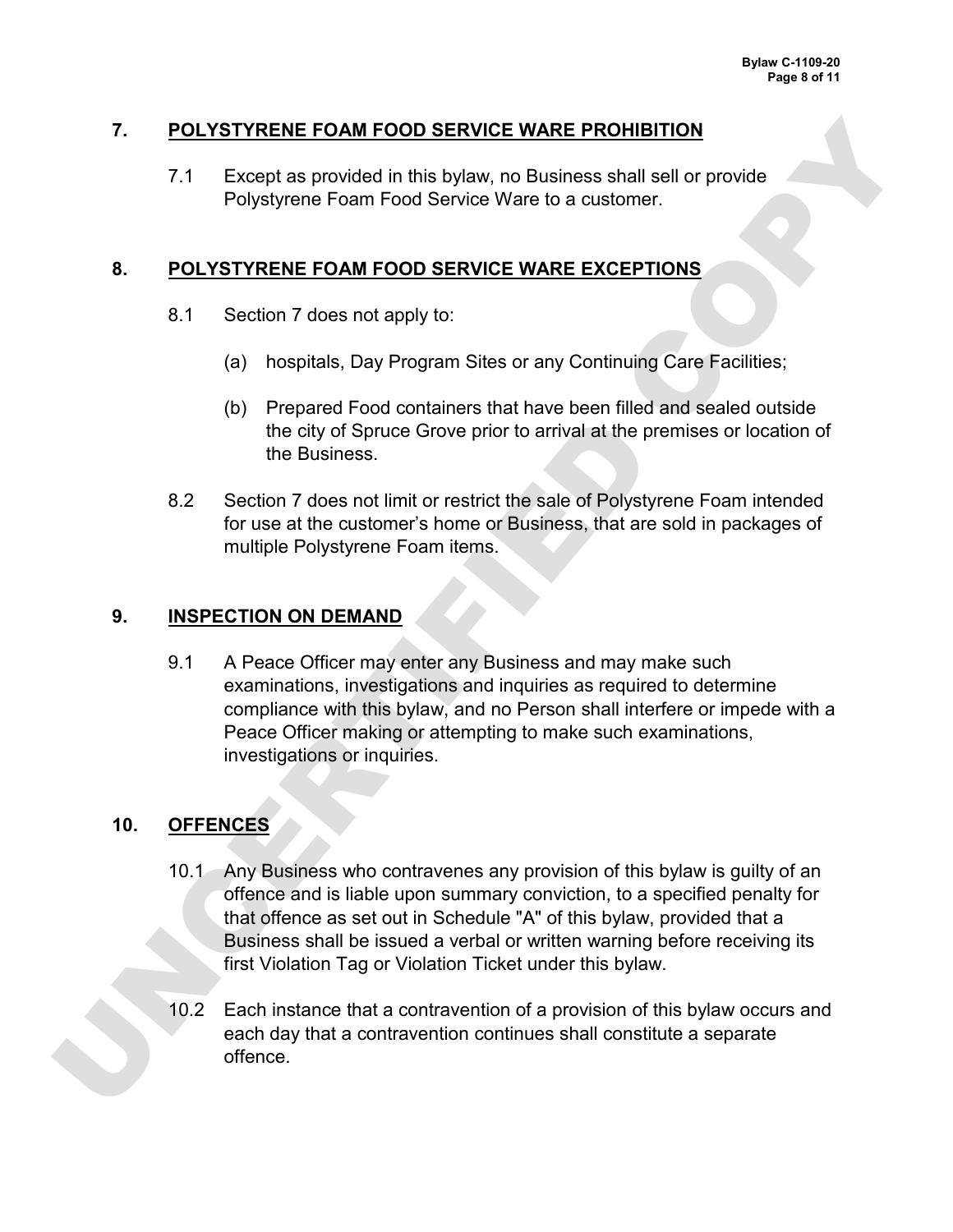- 10.3 Any Business who committing a second or subsequent offence under this bylaw. Shall be<br>
bylaw in (1) year of committing a first offence under this bylaw, shall be<br>
subject to progressively increased penalises for secon 10.3 Any Business who commits a second or subsequent offence under this bylaw in (1) year of committing a first offence under this bylaw, shall be subject to progressively increased penalties for second and subsequent offences.
	- 10.4 A Peace Officer is hereby authorized and empowered to issue a Violation Tag to any Business, whom the Peace Officer has reasonable grounds to believe has contravened any provision of this bylaw.
	- 10.5 A Violation Tag may be issued to such Business:
		- (a) either personally; or
		- (b) by registered mail sent to the postal address of the Business, as shown on the Tax Assessment Roll or on the Certificate of Title for the property; or
		- (c) by leaving it with a Person apparently over eighteen (18) years of age who is employed by the Business.
	- 10.6 A Violation Tag shall be in a form approved by the City Manager and shall state:
		- (a) the name of the Business,
		- (b) the offence,
		- (c) the appropriate penalty for the offence as specified in Schedule "A" of this bylaw
		- (d) that the penalty shall be paid within thirty (30) days of the issuance of the Violation Tag; and
		- (e) any other information as may be required by the City.
	- 10.7 Where a Violation Tag is issued pursuant to this bylaw, the Business to whom the Violation Tag is issued may in lieu of prosecution of the offence, pay the City the specified penalty set out on the Violation Tag.
	- 10.8 In those cases where a Violation Tag has been issued and the penalty specified on the Violation Tag has not been paid within the prescribed time, a Peace Officer is hereby authorized and empowered to issue a Violation Ticket.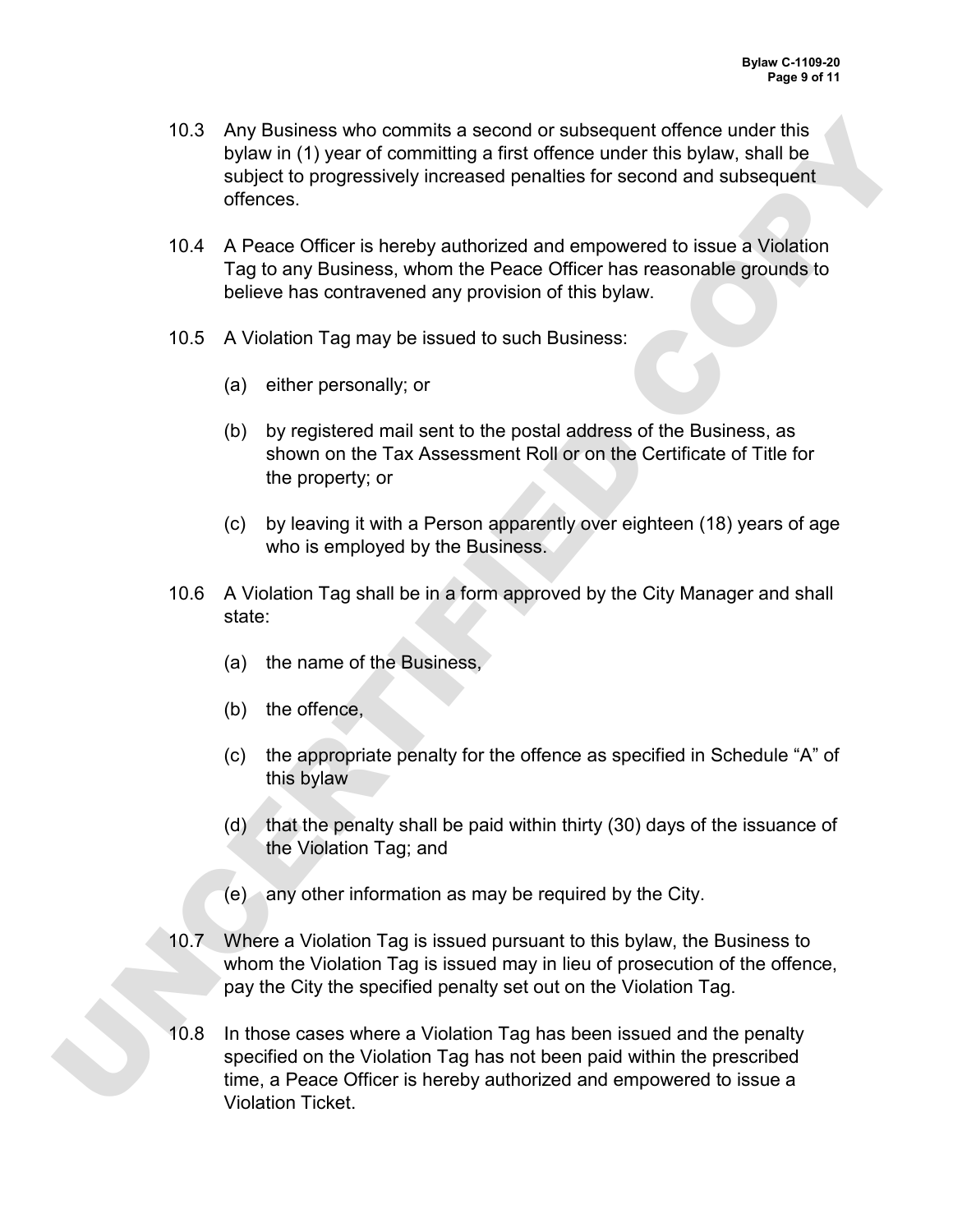- 10.9 Notwithstanding section 10.4 the Peace Officer is authorized and empowered to immediately issue a Violation Ticket to any Business who the Peace Officer has reasonable and probable grounds to believe is responsible for a contravention of this bylaw.
- 10.10 A Violation Ticket issued with respect to a contravention of this bylaw shall be served upon the Business responsible for the contravention in accordance with the *Provincial Offences Procedure Act,* RSA 2000 cP34 and amendments thereto*.*
- 10.9 Notwithstanding section 10.4 the Peace Officer is authorized and<br>
interpresent to immediately issue a Violation Ticket is any Business who<br>
the Peace Officer has reasonable and probable grounds to believe is<br>
responsi 10.11 When a Clerk of the Provincial Court records the receipt of a voluntary payment pursuant to this bylaw and the *Provincial Offences Procedure Act,* RSA 2000 cP-34 and amendments thereto*,* the act of recording constitutes acceptance of the guilty plea and also constitutes a conviction and the imposition of a fine in the amount of the specified penalty.

### **11. SEVERABILITY**

11.1 Every provision of this bylaw is independent of all other provisions and if any provision is declared invalid by a Court, then the invalid provisions shall be severed and the remainder provisions shall remain valid and enforceable.

## **12. EFFECTIVE DATE**

12.1 This bylaw shall come into force and effect on January 1, 2022.

 $\mathcal{L} = \{ \mathcal{L} \mid \mathcal{L} \in \mathcal{L} \}$  , where  $\mathcal{L} = \{ \mathcal{L} \mid \mathcal{L} \in \mathcal{L} \}$  , where  $\mathcal{L} = \{ \mathcal{L} \mid \mathcal{L} \in \mathcal{L} \}$ 

\_\_\_\_\_\_\_\_\_\_\_\_\_\_\_\_\_\_\_\_\_\_\_\_\_\_\_\_\_\_

First Reading Carried 25 January 2021

Second Reading Carried 8 February 2021

Third Reading Carried 22 February 2021

Date Signed 26 February 2021

Mayor (1999) and the control of the control of the control of the control of the control of the control of the

City Clerk